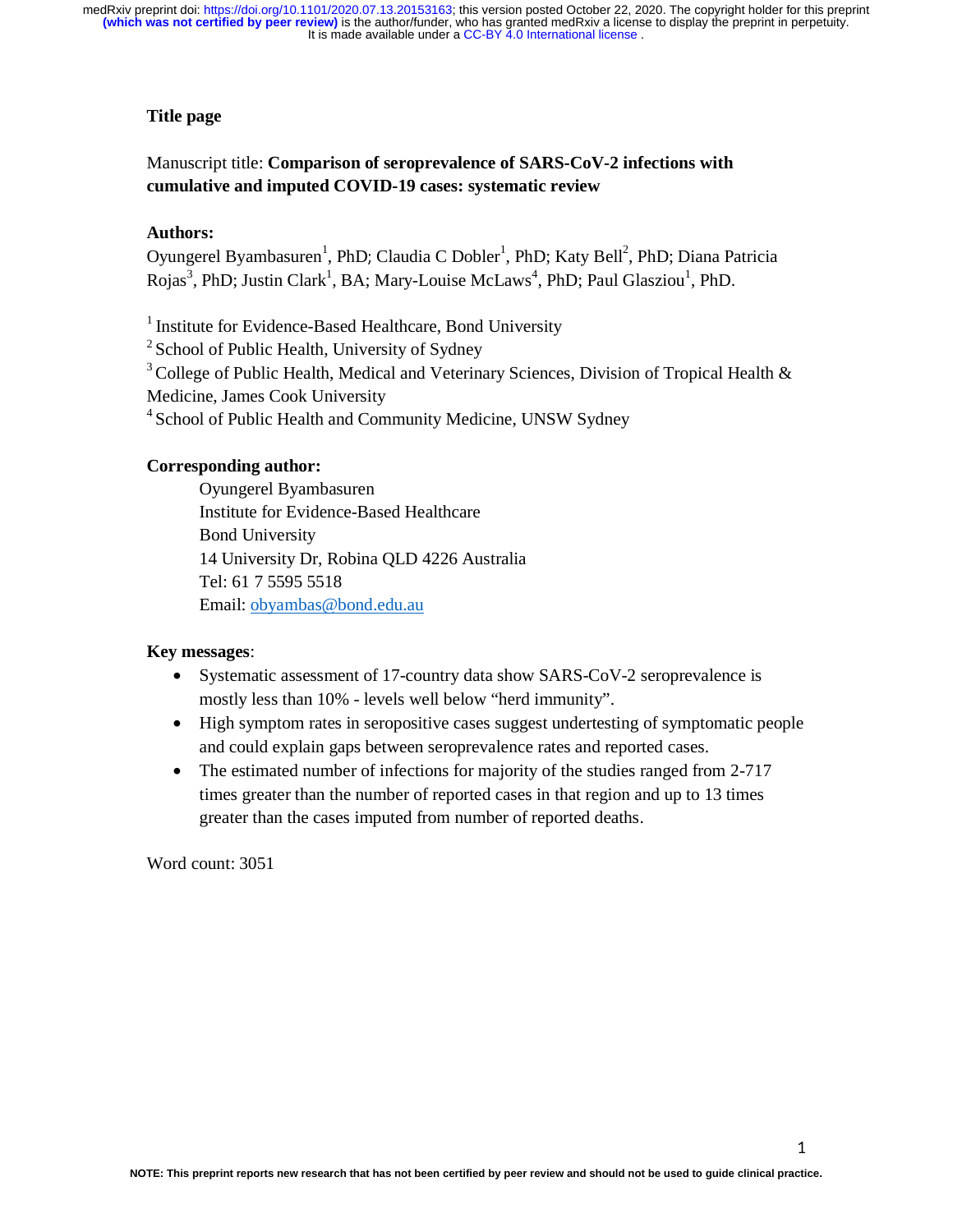## Abstract

**Background**: Accurate seroprevalence estimates of SARS-CoV-2 in different populations could clarify the extent to which current testing strategies are identifying all active infection, and hence the true magnitude and spread of the infection. Our primary objective was to identify valid seroprevalence studies of SARS-CoV-2 infection and compare their estimates with the reported and imputed COVID-19 case rates within the same population at the same time point.

**Methods**: We searched PubMed, Embase, the Cochrane COVID-19 trials, and Europe-PMC for published studies and pre-prints that reported anti-SARS-CoV-2 IgG, IgM and/or IgA antibodies for serosurveys of the general community from 1 Jan to 12 Aug 2020.

**Results**: Of the 2199 studies identified, 170 were assessed for full text and 17 studies representing 15 regions and 118,297 subjects were includable. The seroprevalence proportions in 8 studies ranged between 1%-10%, with 5 studies under 1%, and 4 over 10% from the notably hard-hit regions of Gangelt, Germany; Northwest Iran; Buenos Aires, Argentina; and Stockholm, Sweden. For seropositive cases who were not previously identified as COVID-19 cases, the majority had prior COVID-like symptoms. The estimated seroprevalences ranged from 0.56-717 times greater than the number of reported cumulative cases – half of the studies reported greater than 10 times more SARS-CoV-2 infections than the cumulative number of cases.

**Conclusions**: The findings show SARS-CoV-2 seroprevalence is well below herd immunity in all countries studied. The estimated number of infections, however, were much greater than the number of reported cases and deaths in almost all locations. The majority of seropositive people reported prior COVID-like symptoms, suggesting that undertesting of symptomatic people may be causing a substantial under-ascertainment of SARS-CoV-2 infections.

**Keywords:** seroprevalence; COVID-19; SARS-CoV-2; systematic review; herd immunity.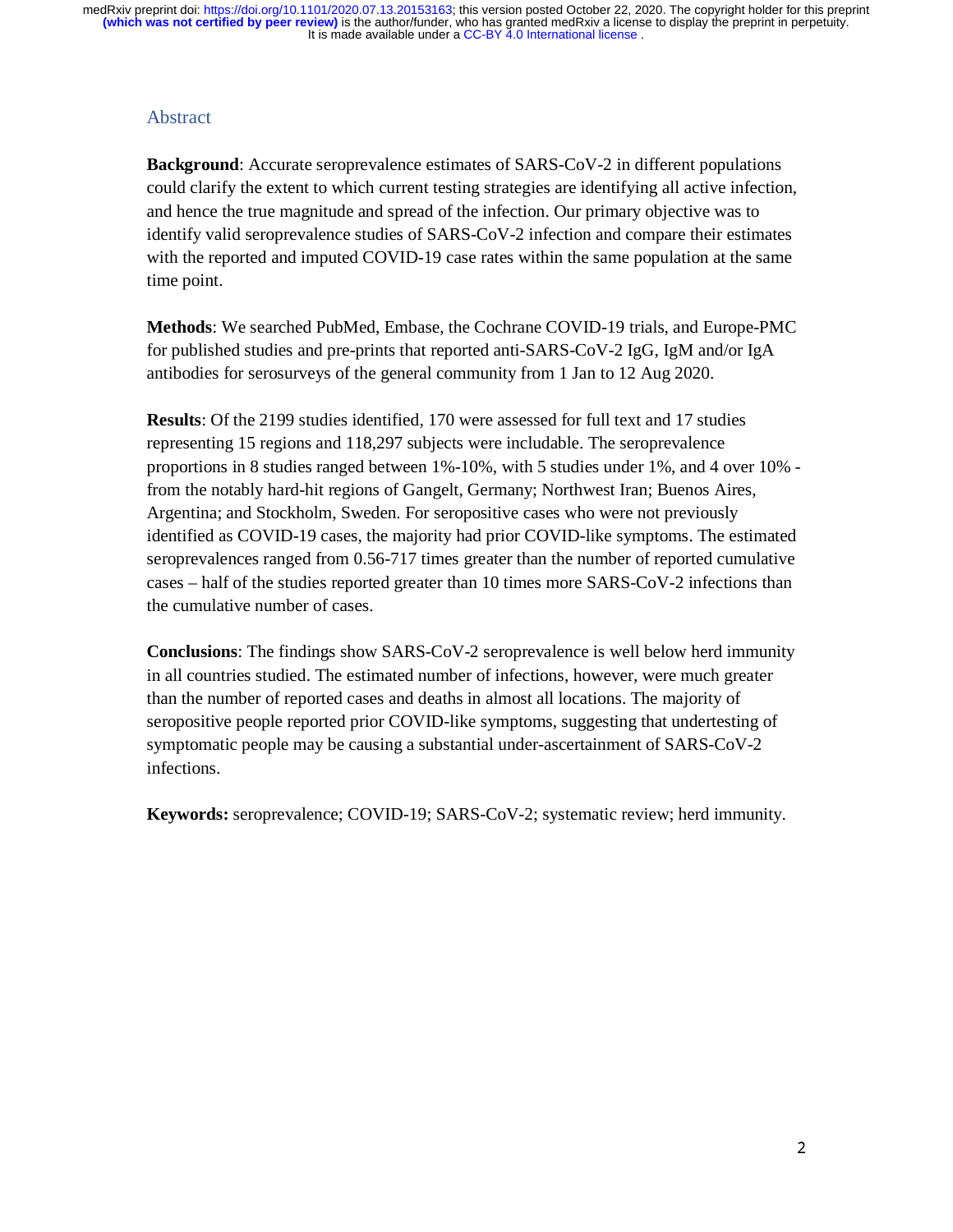# **Introduction**

Globally, about thirty eight million coronavirus disease (COVID-19) cases have been reported to World Health Organization as of 15 October 2020.(1) However, seroprevalence estimates based on immune response (serum antibodies) to SARS-CoV-2 rather than reverse transcriptase polymerase chain reaction (RT-PCR) testing (2), may provide a more accurate reflection of the true extent of SARS-CoV-2 infection among a population as many people may have not been tested when they had active infection.(3)

Valid seroprevalence estimates for a population rely on two major factors: (i) a representative population sample and (ii) accurate antibody testing. For example, testing should not be biased by including predominantly symptomatic people or those exposed to a person with COVID-19.(4) Inappropriate sampling will bias the estimated seroprevalence, the infection fatality rate, and the effective reproductive number (Rt).(5) Systematic Reviews of the diagnostic accuracy SARS-CoV-2 antibodies have found concerns about bias and applicability in the available studies. The sensitivity of most antibody-tests, which measure immunoglobulin (Ig) M, IgG, and occasionally IgA antibodies against SARS-CoV-2, appears to be low in the first week after onset of symptoms and increases up to maximum value in the third week; data beyond three weeks are scarce.(6-8) Specificity of the antibody tests has been estimated to exceed 98% for most tests ; however, this may still result in poor positive predictive values and high false positive rates in low prevalence settings.(7) Some evidence suggests that in infected asymptomatic people, a reduction of serum antibodies is already observed during the early convalescent phase.(9)

We aimed to identify all studies that reported seroprevalence estimates for SARS-CoV-2 infection using a representative sample of the target population, and to compare to these seroprevalence estimate with the cumulative incidence of confirmed COVID-19 cases, and imputed case rates from the death rates, to establish the likely true extent of the infection among a population.

# **Methods**

We conducted a systematic review using enhanced processes with initial report completed within two weeks, using daily short team meetings to review the progress, plan next actions, and solve discrepancies and other obstacles.(10) We also used locally developed open access automation tools and programs such as the Polyglot Search Translator, SearchRefiner, and the SRA Helper to design, refine and convert our search strategy for all the databases we searched and to speed up the screening process. We searched PubMed, Embase, Cochrane COVID-19 trials for published studies, and Europe PMC for pre-prints from 1 January to 12 August 2020. A search string composed of Medical Subject Headings (MeSH) terms and words was developed in PubMed and was translated to be run in other databases(11) (see Supplement 1). We also conducted forward and backward citation searches of the included studies in the Scopus citation database. No restrictions on language were imposed.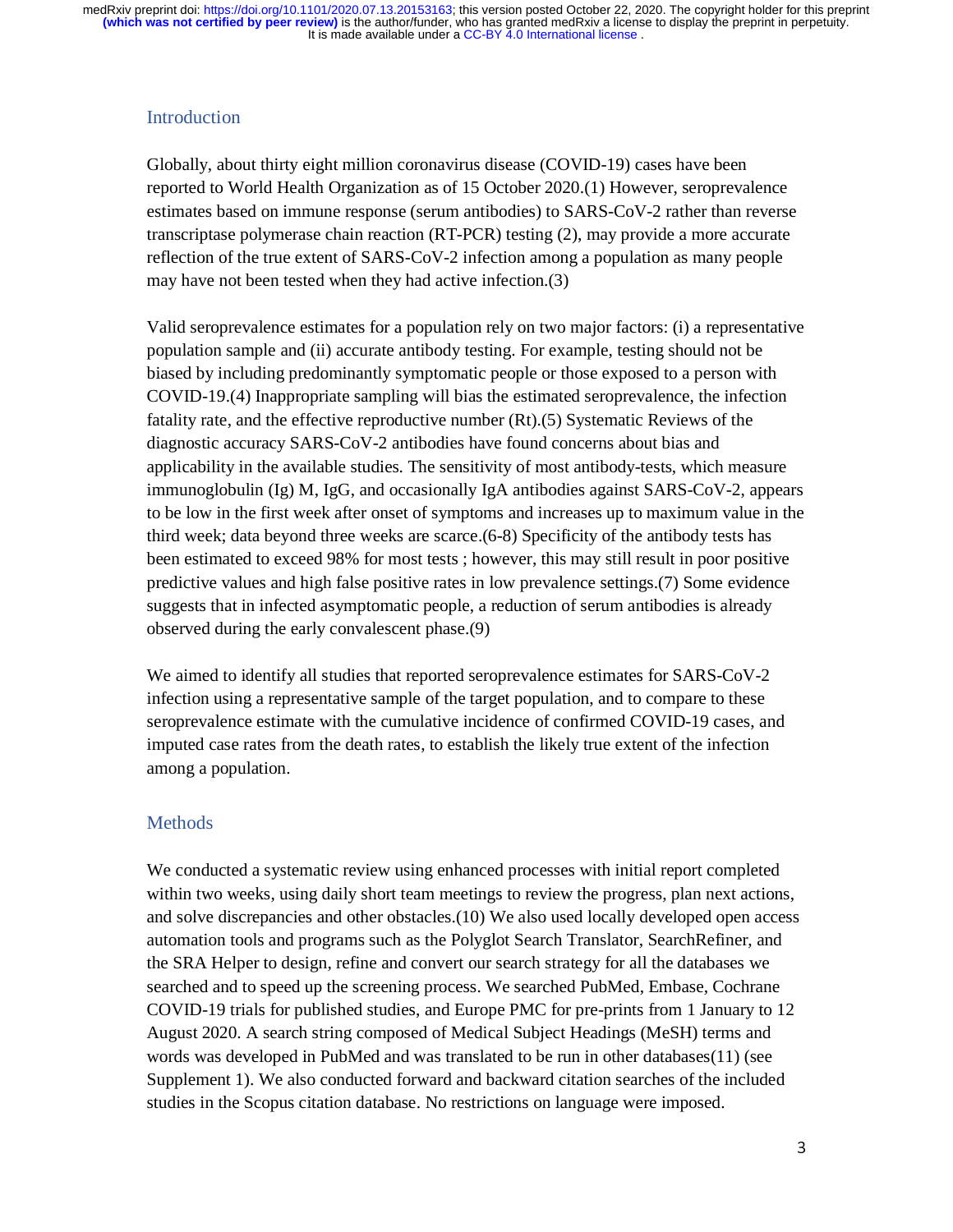# Inclusion Criteria

We included seroprevalence studies which attempted complete or random sample of the population with more than 25% response rate to assess overall seroprevalence in general community. We included seroprevalence testing that tested for anti-SARS-CoV-2 IgG, IgM, and IgA antibodies in combination or separately.

We excluded studies with high risk of bias in sampling, i.e. the study sample was likely not representative of the target population such as health care workers, blood donors, or dialysis patients; government reports without sufficient details to evaluate risk of bias; modelling or simulation studies even if they used real data (but sources of real data were checked for possible inclusion); lack of information about the antibody test(s) used to determine seroprevalence; and editorial or historical accounts without sufficient data to calculate the primary outcome (e.g. insufficient details to allow identification of cumulative reported cases in the population detected using RT-PCR). A list of excluded studies can be found in Supplement 2 with reasons for exclusion.

## **Outcomes**

Our primary outcomes were (1) the comparison of the seroprevalence based on antibody testing in the study sample with the cumulative reported case incidence of people tested positive for SARS-CoV-2 by RT-PCR in the same sample or in the target population crosschecked by a cumulative incidence estimated from the cumulative COVID-19-specific mortality two weeks after the seroprevalence and assuming a case-fatality rate of 1% (12); and (2) frequency of COVID-like symptoms among the study population prior to serological testing and odds of testing positive with prominent COVID-related symptoms where data available.

## Study selection and screening

Two authors (OB and CCD) independently screened titles, abstracts, and full texts according to inclusion criteria. All discrepancies were resolved via group discussion with the other authors. Reasons for exclusion were documented for all full text articles deemed ineligible (Supplement 2) - see PRISMA diagram (Figure 1).

#### Data extraction

Five authors (OB, CCD, KB, PG, DPR) extracted the following information from each study and from related external sources:

- Participants: sampling frame, sample size, age, sex, setting, previous exposure or testing for COVID-19
- Methods: study authors, country or region of the study, publication type, types of tests used, date of seroprevalence sampling (to enable identification of separately reported cumulative incidence rate in the sampling frame at around the same time as seroprevalence study).
- Outcomes: study seroprevalence (point estimate and confidence interval), adjusted seroprevalence (point estimate for the population adjusted for study design and test accuracy), and cumulative COVID-19 cases in the study sample.
- Other information: when not provided in the study, we looked for publicly available data on the cumulative incidence of COVID-19 and COVID-19 specific mortality in the study population as close to the time of the study as possible.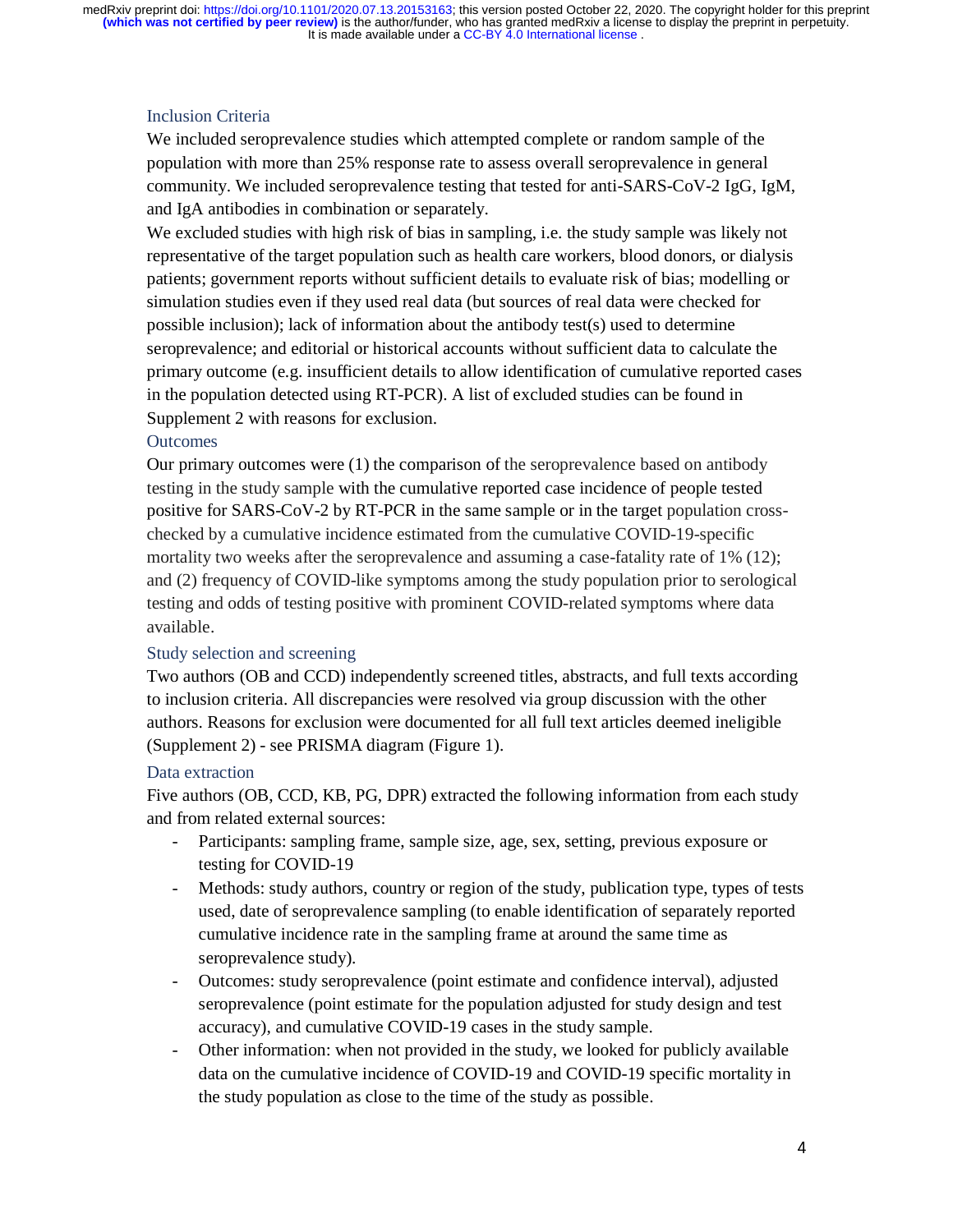It is made available under a CC-BY 4.0 International license. **(which was not certified by peer review)** is the author/funder, who has granted medRxiv a license to display the preprint in perpetuity. medRxiv preprint doi: [https://doi.org/10.1101/2020.07.13.20153163;](https://doi.org/10.1101/2020.07.13.20153163) this version posted October 22, 2020. The copyright holder for this preprint

#### Risk of bias assessment

We used a combination of risk of bias tools for prevalence studies(13) and diagnostic accuracy(14) and adapted the key signaling questions on sampling frame, ascertainment of immune status, acceptability of methods and tests, and appropriateness of testing and sample collection timeframe, as shown in Supplement 3 in full.

#### Data synthesis

We used absolute numbers and proportions for the primary outcome. As only studies deemed to be of sufficient quality after critical appraisal were included in the analysis, no sensitivity analysis of high versus low quality studies was undertaken. We did not pool the estimates due to heterogeneity of populations and study methods.

### Results

We screened titles and abstracts of 2,199 articles and the full text of 170 articles for potential inclusion (Figure 1). The major reason for exclusion was high risk of bias in the selection of participants (Full list of excluded studies in Supplement 2). Seventeen articles – 8 preprints, 7 published studies, and 2 government reports– from 15 countries (Argentina, Brazil, Spain, Hungary, Germany, Luxembourg, Switzerland, Denmark, Sweden, Finland, Iceland, the United States of America (USA), the Channel Islands, Iran, and Japan) that tested a combined total of 118,297 participants met eligibility criteria.(15-31) (Table 1.)



**Figure 1. Screening and selection of articles for the review**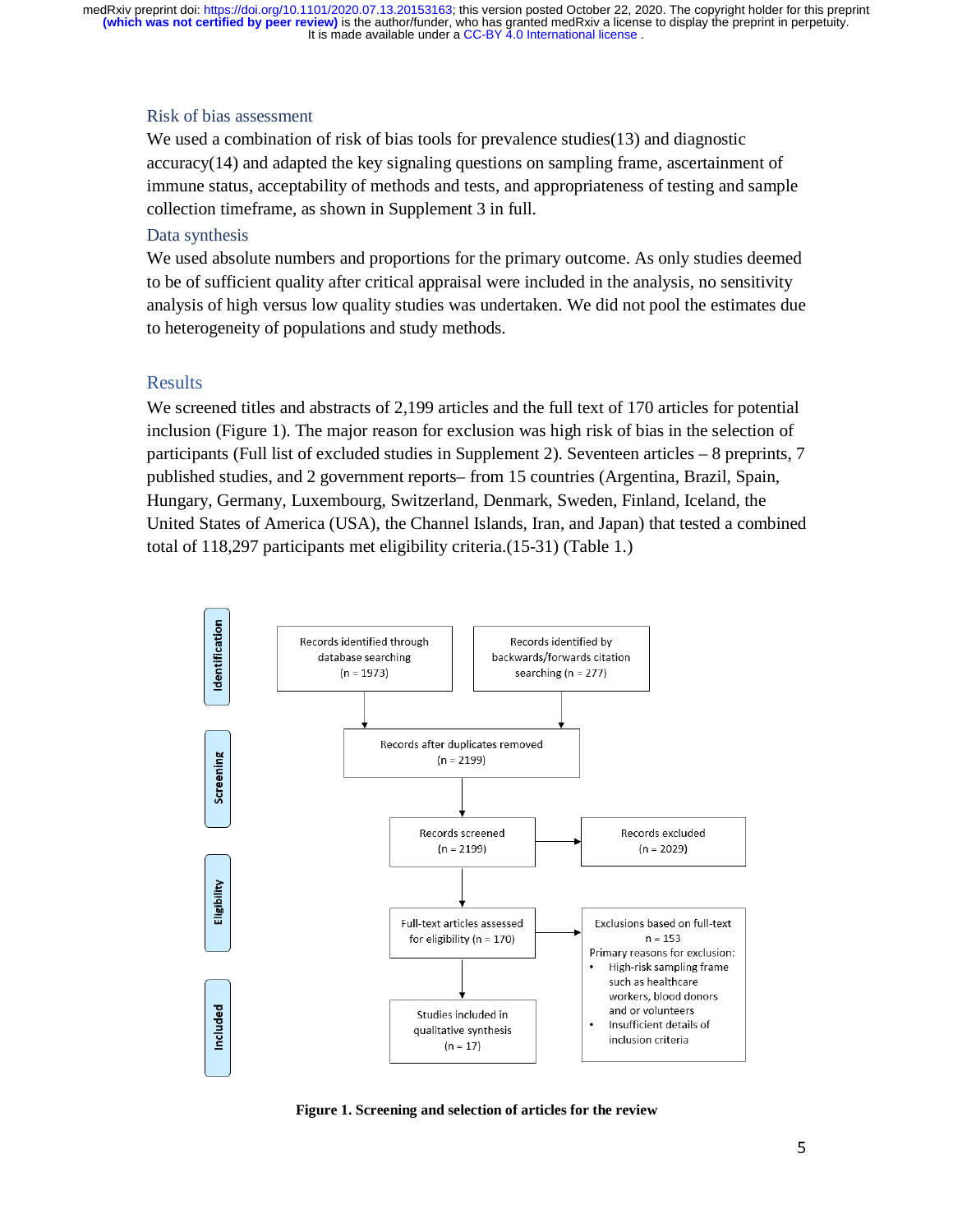Four studies provide national level data (17, 18, 21, 25), five studies report a province, county or self-governing area level data (20, 23, 24, 26, 29), and the rest provide a city, town, village or district level data. Seven studies tested participants over the age of 14 years (15, 18, 22, 25, 26, 29, 31) and ten tested population of all ages - the proportion of children and young people (0-19 years) ranged from 7% to 26% and the proportion of participants aged over 60 years ranged from 7% to 37%. Eight studies tested for anti-SARS-CoV-2 IgG only or IgG and IgA, the rest tested for IgG and IgM. (Table 1) Only five of the studies also collected nasopharyngeal swabs for RT-PCR testing at the same time as serologic testing.(16, 18, 25, 27, 30)

| Study region, country,<br>author, publication status                          | <b>Study population</b><br>(sampling frame)                                                                       | Sample size, mean<br>age, sex, study dates                         | Type of serologic test                                                                                                                                                                             |  |
|-------------------------------------------------------------------------------|-------------------------------------------------------------------------------------------------------------------|--------------------------------------------------------------------|----------------------------------------------------------------------------------------------------------------------------------------------------------------------------------------------------|--|
| Spanish national sero-<br>epidemiological survey<br>Pollán et al<br>Published | Randomly selected<br>population of Spain from<br>census data                                                      | $n=61,075$<br>mean age 44 years<br>52% female<br>27 April - 11 May | IgG and IgM: Orient Gene IgM/IgG,<br>Zhejiang Orient Gene Biotech                                                                                                                                  |  |
| <b>Brazilian nationwide</b><br>survey<br>Hallal et al<br>Preprint             | Random samples of 133<br>large sentinel cities from all<br>26 states and the Federal<br>District in Brazil        | $n=24.995$<br>mean age 43<br>58% female<br>14 -21 May              | IgG and IgM: WONDFO 459 SARS-<br>CoV-2 Antibody Test (Wondfo Biotech<br>Co., Guangzhou, China)                                                                                                     |  |
| <b>Hungary</b><br>Merkely et al<br>Published                                  | Random sampling of<br>representative Hungarian<br>population over 14 years of<br>age.                             | $n=10,474$<br>mean age 49 years<br>53.6% female<br>1-16 May        | IgG: SARS-CoV2 IgG Reagent Kit,<br>Abbott Laboratories, Irving, TX, USA                                                                                                                            |  |
| Luxembourg<br>Snoeck et al<br>Preprint                                        | Random sample of<br>Luxembourg population<br>over age of 18 (n=514,921)                                           | $n=1820$<br>mean age 47 years<br>51% female<br>16 April - 5 May    | IgG and IgA: CE-labelled ELISA kits<br>most recent versions from Euroimmun.                                                                                                                        |  |
| Rio Grande do Sul, Brazil<br>Silviera et al<br>Published                      | Random sample of<br>population in Rio Grande<br>do Sul state (population<br>11.3mln)                              | $n=4500$<br>mean age 48 years<br>59% female<br>9-11 May            | IgG and IgM: WONDFO SARS-CoV-2<br>Antibody Test (Wondfo Biotech Co.,<br>Guangzhou, China)                                                                                                          |  |
| <b>Faroe Island, Denmark</b><br>Petersen et al<br>Published                   | Randomly selected<br>population of the island<br>(population 52,154),                                             | $n=1075$<br>Mean age 42 years<br>50% female<br>27 April-1 May      | IgG and IgM: SARS-CoV-2 Ab ELISA<br>kit (Beijing Wantai Biologic Pharmacy<br>Enterprise)                                                                                                           |  |
| LA county, USA<br>Sood et al<br>Published                                     | Random sample of LA<br>county population                                                                          | $n = 863$<br>mean age 44 years<br>60% female<br>10-14 April        | IgG and IgM: Lateral Flow<br>Immunoassay test (Premier Biotech)                                                                                                                                    |  |
| <b>Jersey Island</b><br>The Channel Islands<br>Report                         | Random sample of adult<br>resident population of<br>Island of Jersey living in<br>private households              | $n = 855$<br>mean age 48 years<br>53% female<br>29 April - 5 May   | IgG and IgM: Lateral Flow<br>Immunoassay (Healgen COVID-19<br>IgG/IgM)                                                                                                                             |  |
| Guilan, Iran<br>Shakiba et al<br>Preprint                                     | Random sample of<br>population of Guilan<br>province, Iran (population<br>2,354,848)                              | $n=528$<br>mean age 35 years<br>51% female<br>April                | IgG and IgM: VivaDiag COVID□19<br>IgM/IgG from VivaChek                                                                                                                                            |  |
| Reykjavik, Iceland<br>Gudbjartsson et al<br>Published                         | Population of greater<br>Reykjavik area who had not<br>been tested with PCR or<br>had been tested and<br>negative | $n=4843$<br>Mean age 48 years<br>38% female<br>27 April – 5 June   | pan-Ig: IgM, IgG, & IgA against<br>nucleoprotein (N) (Roche); the receptor<br>binding domain (Wantai); IgM & IgG<br>against N (EDI/Eagle); and IgG & IgA<br>against the spike protein (Euroimmun). |  |
| Geneva, Switzerland<br>Stringhini et al<br>Published                          | Random sample of Bus<br>Santé study participants,<br>canton of Geneva                                             | $n=1956$<br>mean age 44 years<br>53% female<br>$20$ Apr-10 May     | IgG: commercially available ELISA for<br>IgG (Euroimmun AG, Lübeck,<br>Germany)                                                                                                                    |  |

#### **Table 1. Characteristics of included studies (n=17)**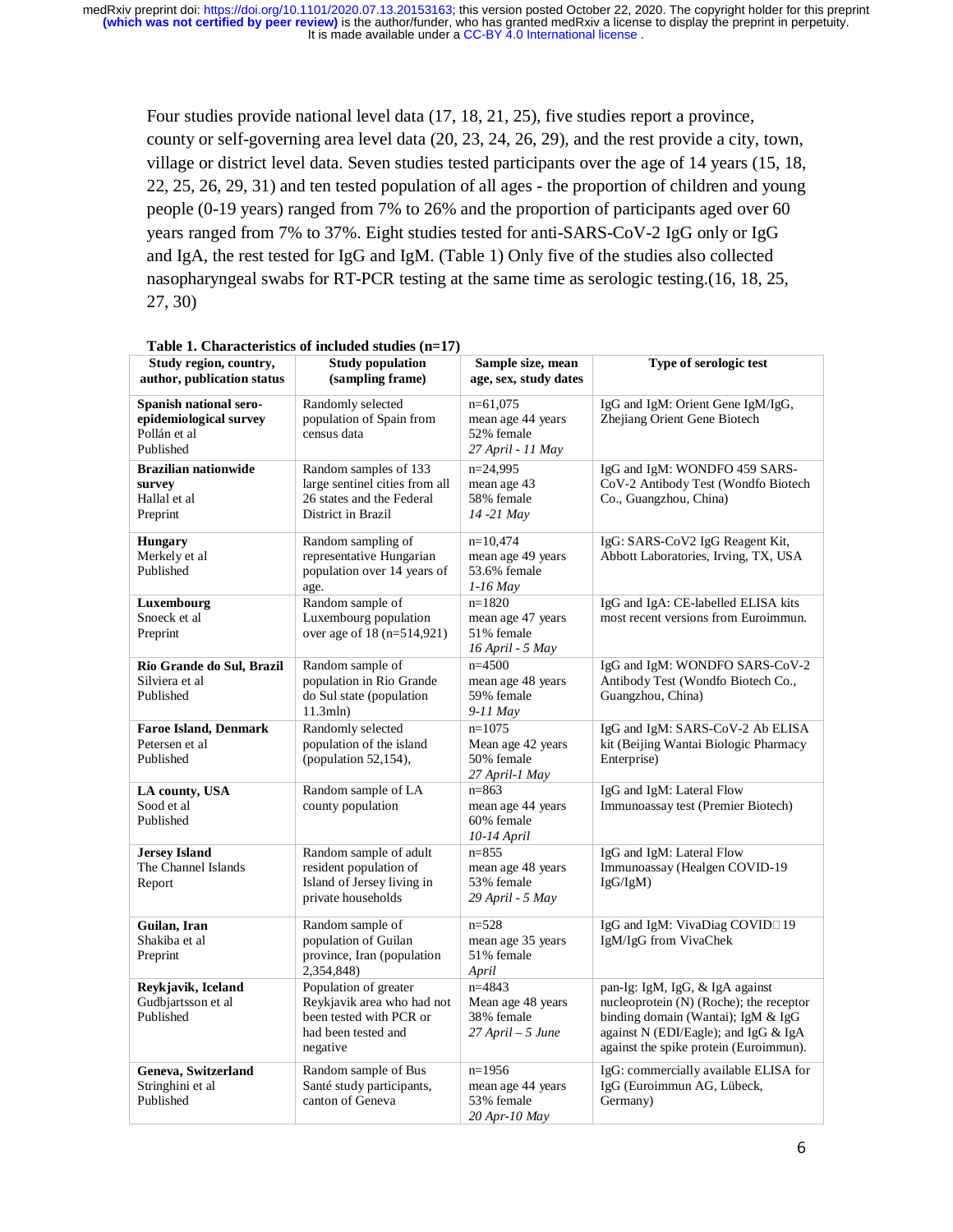| Stockholm, Sweden<br>Roxhed et al                                                                           | Random household sample<br>of adults (20-74 years) in                                                                | $n=1097$<br>Mean age 47 years                                      | IgG: commercially available ELISA for<br>IgG against S1 and N proteins                                                                                                                                                                                      |
|-------------------------------------------------------------------------------------------------------------|----------------------------------------------------------------------------------------------------------------------|--------------------------------------------------------------------|-------------------------------------------------------------------------------------------------------------------------------------------------------------------------------------------------------------------------------------------------------------|
| Preprint                                                                                                    | Stockholm                                                                                                            | 55% female<br>April                                                |                                                                                                                                                                                                                                                             |
| <b>Five university hospital</b><br>districts, Finland<br>Finnish Institute for Health<br>and Welfare Report | Random sampling of adult<br>population from 5 hospital<br>districts in southern Finland<br>since 1 June              | $n=1056$<br>Age range 18-69<br>years<br>$1 June - 6 Sep$           | IgG: against nucleoprotein and spike<br>glycoprotein S1 and S2, the antigens<br>manufactured by The Native Antigen<br>Company                                                                                                                               |
| <b>Gangelt, Germany</b><br>Streeck et al<br>Preprint                                                        | Random sample of<br>population of Gangelt,<br>Germany ( $n=12,597$ ) from<br>civil register                          | $n=919$<br>mean age 53 years<br>51% female<br>$31$ Mar- $6$ Apr    | IgG and IgA: ELISA on the<br>EUROIMMUN Analyzer I platform<br>(most recent CE version for IgG ELISA)<br>as of April 2020)                                                                                                                                   |
| <b>Barrio Mugica, Buenos</b><br>Aires, Argentina<br>Figar et al<br>Preprint                                 | Random sample of residents<br>over 14 years of age, Barrio<br>Mugica slum $(n=40,000)$ ,<br><b>Buenos Aires city</b> | $n = 873$<br>median age 38 years<br>57% female<br>$10-26$ June     | IgG: COVIDAR IgG ELISA<br>(Laboratorio Lemos SRL, Buenos Aires,<br>Argentina)                                                                                                                                                                               |
| Utsunomiya, Japan<br>Nawa et al<br>Preprint                                                                 | Random selection of<br>residents in Utsunomiya<br>City in Tochigi Prefecture,<br>Greater Tokyo, Japan                | $n = 742$<br>Mean age 44 years<br>52.6% female<br>$14$ June-5 July | IgG: SARS-CoV2 IgG<br>chemiluminescence assay from<br>Shenzhen YHLO Biotech Co., Ltd.,<br>Shenzhen, China                                                                                                                                                   |
| Neustadt-am-Rennsteig,<br>Germany<br>Weis et al.<br>Preprint                                                | Whole population of<br>Neustadt-am-Rennsteig<br>village, Germany<br>(population 883)                                 | $N = 626$<br>Mean age 60 years<br>53% female<br>$12-22$ May        | IgG: two ELISA (Epitope Diagnostics<br>Inc., San Diego, USA, Euroimmun,<br>Lübeck, Germany) and four<br>chemiluminescence assays (DiaSorin,<br>Saluggia, Italy, Snibe Co., Ltd.,<br>Shenzhen, China, Abbott, Chicago,<br>USA, and Roche, Basel Switzerland) |

## Seroprevalence

The seroprevalences ranged considerably (Table 2 and Figure 2): eight studies reported seroprevalence between 1%-10%; five studies had estimates under 1% (16, 18-20, 24) and four studies had estimates over 10%.(15, 22, 23, 27) The unadjusted and adjusted seroprevalence estimates in the included studies ranged from 0.22% in Rio Grande do Sul state in Brazil (24) to 53% in the Barrio Mugica slum of Buenos Aires, Argentina (15). The cumulative case incidence in the study population (based on RT-PCR testing) was reported in five studies (16, 18, 25, 27, 30). For the other studies we identified cumulative case incidence data from publicly available online reports. For some studies the two types of estimate were similar (e.g. Faroe island, Denmark), but for others the seroprevalence estimate was substantially higher than the cumulative case estimate (e.g. in Guilan, Iran). The cumulative incidence rates at the regional levels (red squares and diamonds) ranged from 0.006% in Utsunomiya, Tokyo (19) to 9.22% in Barrio Mugica slum of Buenos Aires, Argentina (15). The calculated cumulative case incidence for regions imputed from reported COVID-19 deaths (assuming true CFR of 1%, brown crosses) ranged from 0.09% in Rio Grande do Sul, Brazil (24) to 33.98% in Neustadt-am-Rennsteig, Germany (30).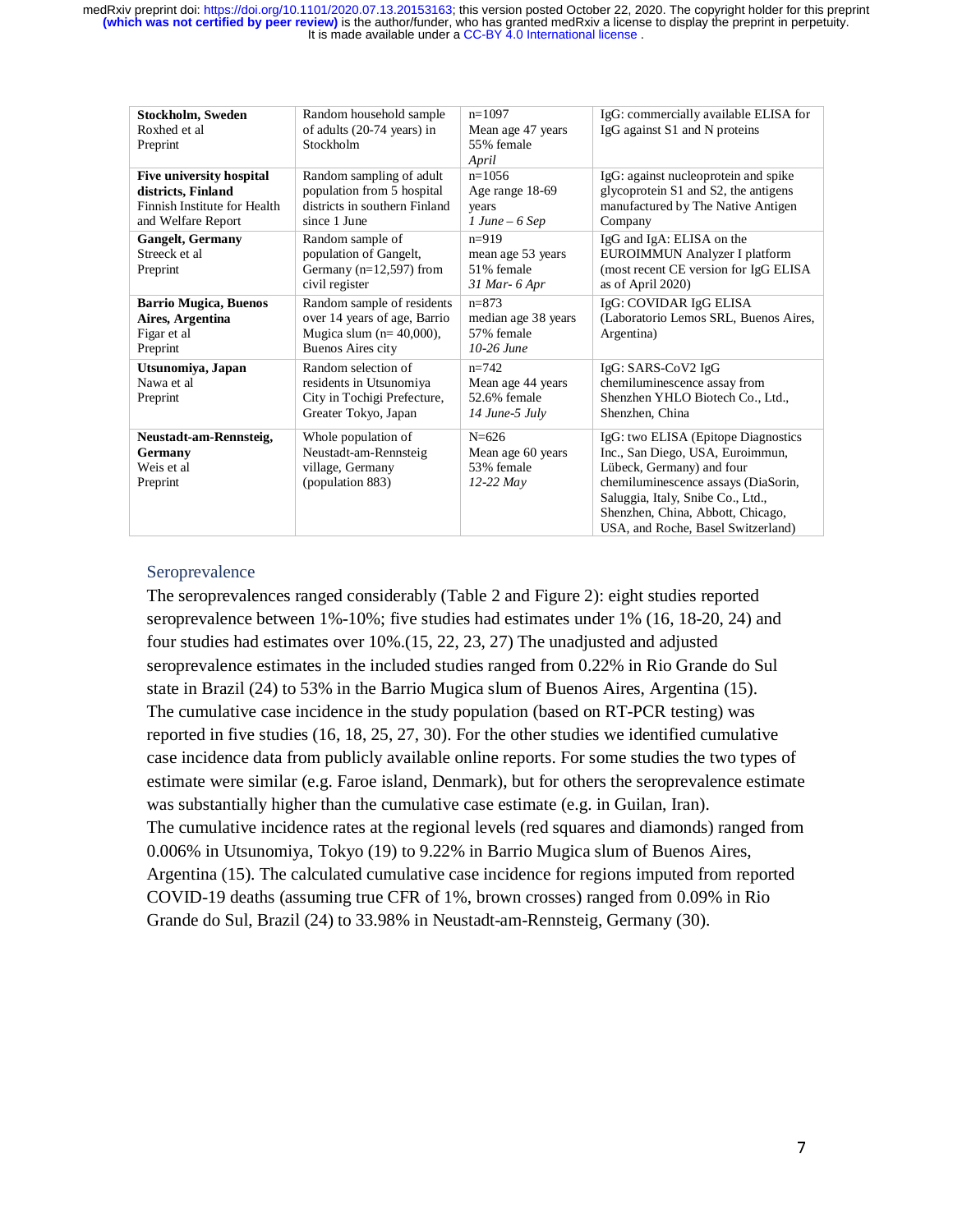It is made available under a CC-BY 4.0 International license. **(which was not certified by peer review)** is the author/funder, who has granted medRxiv a license to display the preprint in perpetuity. medRxiv preprint doi: [https://doi.org/10.1101/2020.07.13.20153163;](https://doi.org/10.1101/2020.07.13.20153163) this version posted October 22, 2020. The copyright holder for this preprint



**Figure 2. Log-log plot of study seroprevalence (x-axis) vs two cumulative case estimators for each study. Diagonal lines indicate rates equal to seroprevalence (solid) or 1/10 seroprevalence (dashed).**

The relationship between all the outcome estimates for each study/region on the log scale are shown in Figure 2. The upper diagonal (identity) line indicates estimates that are equal to the study seroprevalence estimate, and the lower diagonal line indicates estimates that are 1/10 or 1/100 that of the study seroprevalence estimate. In general, cases imputed from reported deaths are next closest to the seroprevalence estimates, although there is considerable variation in how close: imputed cases for Spain(21) matched the seroprevalence almost exactly, while those for Guilan, Iran(23) were around 1/10 of the seroprevalence. Next closest were the study cumulative case estimates, where differences in test accuracy of antibody vs RT-PCT tests may explain most of the within study differences. The estimates that differed the most from those of the study seroprevalence (furthest away from the identity line) were the reported regional case estimates, with several falling below the 1/100 seroprevalence line, some notably so (Guilan, Iran) (23).

#### Ratio of seroprevalence to cumulative cases

Table 2 compares estimates of seroprevalence estimates to the cumulative reported cases. For two studies - Rio Grande do Sul, Brazil, and the Faroe Islands, the seroprevalence was less than cumulative cases, but numbers were small. For seven other studies the ratio was less than 10. The highest ratio was in Guilan, Iran, where the estimation of infections was 717 times greater than the reported cases as of April 2020. Two studies did not report any COVID-19 related deaths among the participants so we could not impute case estimates for these studies. (19, 20) For those studies we could impute the cumulative cases from deaths, the ratios were generally much closer to 1, three being less than 1, and only two over 10.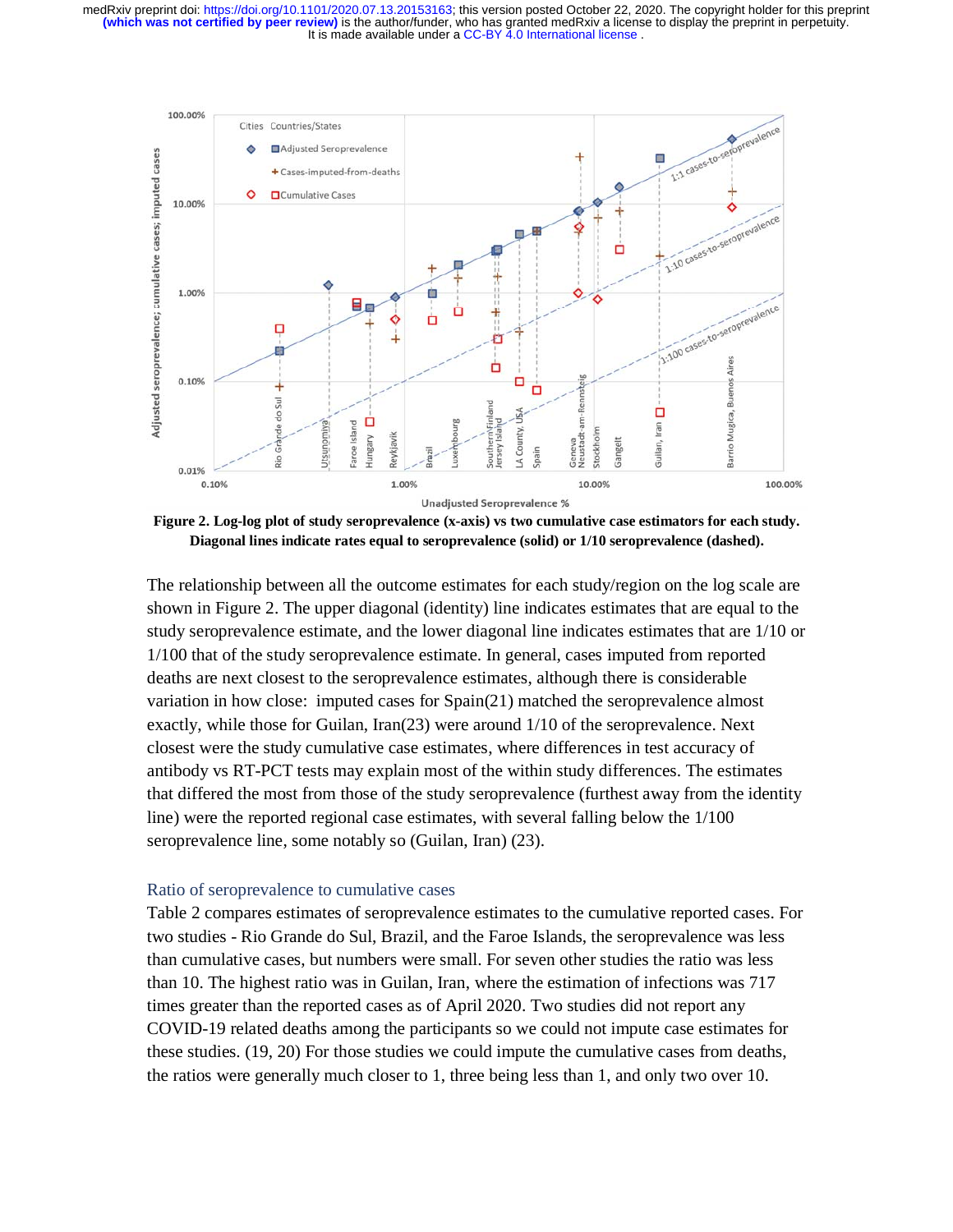| <b>Study location</b>          | <b>Seroprevalence</b><br>from study /<br>adjusted<br>seroprevalence | <b>Cumulative</b><br>cases | <b>Cases</b><br>imputed<br>from<br>deaths | Ratio of adjusted<br>seroprevalence to<br>cumulative cases | Ratio of adjusted<br>seroprevalence to<br>cases imputed<br>from deaths |
|--------------------------------|---------------------------------------------------------------------|----------------------------|-------------------------------------------|------------------------------------------------------------|------------------------------------------------------------------------|
| Rio Grande do Sul, Brazil      | 0.22%/0.22%                                                         | 0.396%                     | 0.09%                                     | 0.56                                                       | 2.53                                                                   |
| Faroe island, Denmark          | 0.56%/0.70%                                                         | 0.79%                      | <b>NA</b>                                 | 0.88                                                       | <b>NA</b>                                                              |
| Neustadt-am-Rennsteig, Germany | 8.39%/8.39%                                                         | 5.55%                      | 33.98%                                    | 1.51                                                       | 0.25                                                                   |
| Reykjavik, Iceland             | 0.90%/0.90%                                                         | 0.50%                      | 0.30%                                     | 1.80                                                       | 3.00                                                                   |
| <b>Brazil</b>                  | 1.40%/1.00%                                                         | 0.49%                      | 1.90%                                     | 2.04                                                       | 0.53                                                                   |
| Luxembourg                     | 1.92%/2.09%                                                         | 0.62%                      | 1.47%                                     | 3.37                                                       | 1.42                                                                   |
| Gangelt, Germany               | 13.60%/15.50%                                                       | 3.10%                      | 8.42%                                     | 5.00                                                       | 1.84                                                                   |
| Barrio Mugica, Argentina       | 53.40%/53.40%                                                       | 9.22%                      | 13.75%                                    | 5.79                                                       | 3.88                                                                   |
| Geneva, Switzerland            | 8.28%/8.28%                                                         | 1.01%                      | 4.85%                                     | 8.23                                                       | 1.71                                                                   |
| Jersey Island                  | 3.10%/3.10%                                                         | 0.30%                      | 1.53%                                     | 10.33                                                      | 2.03                                                                   |
| Stockholm, Sweden              | 10.48%/10.48%                                                       | 0.85%                      | 7.00%                                     | 12.33                                                      | 1.50                                                                   |
| Hungary                        | 0.66%/0.68%                                                         | 0.04%                      | 0.45%                                     | 18.89                                                      | 1.50                                                                   |
| Southern Finland               | 3.03%/3.0%                                                          | 0.14%                      | $0.6\%$                                   | 20.78                                                      | 4.96                                                                   |
| LA county, USA                 | 4.05%/4.65%                                                         | 0.10%                      | 0.36%                                     | 46.34                                                      | 12.76                                                                  |
| Spain                          | 5.00%/5.00%                                                         | 0.08%                      | 5.00%                                     | 62.50                                                      | 1.00                                                                   |
| Utsunomiya City, Japan         | 0.40%/1.23%                                                         | 0.006%                     | <b>NA</b>                                 | 193.30                                                     | NA                                                                     |
| Guilan, Iran                   | 22.16%/33.00%                                                       | 0.05%                      | 2.62%                                     | 717.39                                                     | 12.60                                                                  |

**Table 2. Estimated cumulative incidence of infections based on seroprevalence estimates and comparison with the number of reported cases and imputed cases from death rate** 

## Symptoms

Typical COVID-like symptoms prior to serologic testing (32)- which would help assess possible untested or undetected cases. Nine of the 17 studies provided data on prior symptoms - acute respiratory infection, fever, cough or loss of smell and taste – though time frames and measures varied (Table 3). Between 17% and 83% of the participants in six studies reported having typical COVID-like symptoms in the 2 weeks to 3 months prior to the serologic testing. Positive serologic testing was 1.5 to 8.1 times more likely in people who had had any acute respiratory infection (ARI) symptoms; for the individual symptoms this ranged from 2-fold (fever) to 46-fold (loss of smell and taste). Three studies also reported prevalence of other non-specific symptoms such as headache, chest pain, skin rash, nausea, and fatigue among the participants. (18, 25, 30)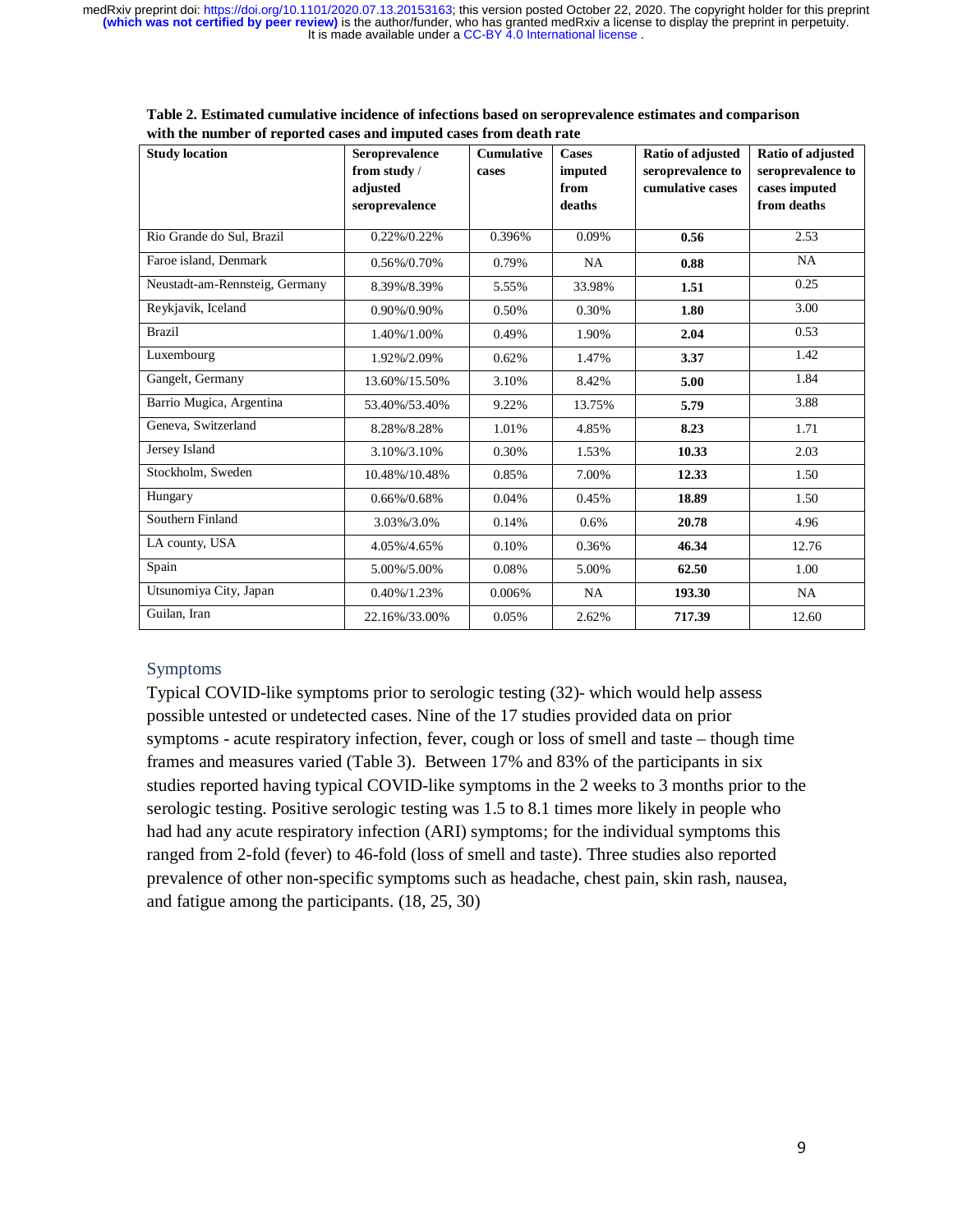| <b>Study ID</b>                                     | <b>COVID-like</b><br>symptoms among<br>sero-positives $(\% )$<br>(time period) | Odds ratio for symptoms in sero-positives versus sero-negatives |           |           |                            |
|-----------------------------------------------------|--------------------------------------------------------------------------------|-----------------------------------------------------------------|-----------|-----------|----------------------------|
|                                                     |                                                                                | Any ARI<br>symptoms                                             | Fever     | Cough     | Loss of smell<br>and taste |
| Spanish national survey<br>(Pollán et al (21))      | 53%<br>(since 1 Feb)                                                           | 8.1                                                             | <b>NA</b> | <b>NA</b> | NA.                        |
| Hungary<br>(Merkely et al $(18)$ )                  | 55%<br>(previous 2 months)                                                     | 1.5                                                             | 1.9       | 1.2       | 8                          |
| Luxembourg<br>(Snoeck et al (25))                   | 54%<br>$\frac{14 \text{ days}}{2}$                                             | NA                                                              | NA        | <b>NA</b> | NA                         |
| LA county, USA<br>(Sood et al (26))                 | (previous 2 months)                                                            | NA                                                              | 2.82      | <b>NA</b> | 4.06                       |
| Guilan, Iran<br>(Shakiba et al (23))                | 31%<br>(at time of collection)                                                 | 2.2                                                             | NA        | <b>NA</b> | <b>NA</b>                  |
| Stockholm, Sweden<br>(Roxhed et al (22))            | $63\% - 83\%$<br>(previous 2 months)                                           | <b>NA</b>                                                       | <b>NA</b> | <b>NA</b> | NA                         |
| Gangelt, Germany<br>(Streeck et al $(27)$ )         | (since beginning of<br>the pandemic 15 Feb)                                    | <b>NA</b>                                                       | 4.6       | 2.8       | 18.5                       |
| Barrio Mugica, Argentina<br>(Figar et al $(15)$ )   | 17%<br>(fever in the last 2)<br>months)                                        | NA.                                                             | <b>NA</b> | NA.       | NA.                        |
| Neustadt-am-Rennsteig,<br>Germany (Weis et al (30)) | 24.3%<br>(last 2 months)                                                       | <b>NA</b>                                                       | 5.83      | 4.82      | 46.45                      |

#### **Table 3: Frequency of COVID-like or respiratory symptoms prior to serologic testing**

### Risk of Bias of included studies

Table 4 summarizes the overall risk of bias assessment of the 17 included studies (see Supplement 3). Most studies had low risk of bias for the sampling frame as they recruited participants randomly from the general population (Domain 1). Majority of the studies reported response rate over 50%. Five studies reported response rate in lower 30% or unclear (Domain 2). Domain 3 assessed the potential to over- or underestimate the seroprevalence based on the diagnostic accuracy of the individual antibody tests used in each study. Although each study provided specificity and sensitivity for the tests based on internal or external (manufacturer) validation, it was difficult to confidently evaluate the impact on the study results without a single-source validation that would enable unbiased comparison. All studies but one used the same test and type of test specimen in all study participants (Domain 4). The Spanish national serosurvey did not venipuncture children, and used only the rapid test (finger prick blood sample) and lab test in adults. We evaluated the appropriateness of the timing of testing as low risk of bias as all studies reported the dates of sample collection and testing as occurring after their local "pandemic wave" had passed. (Domain 5)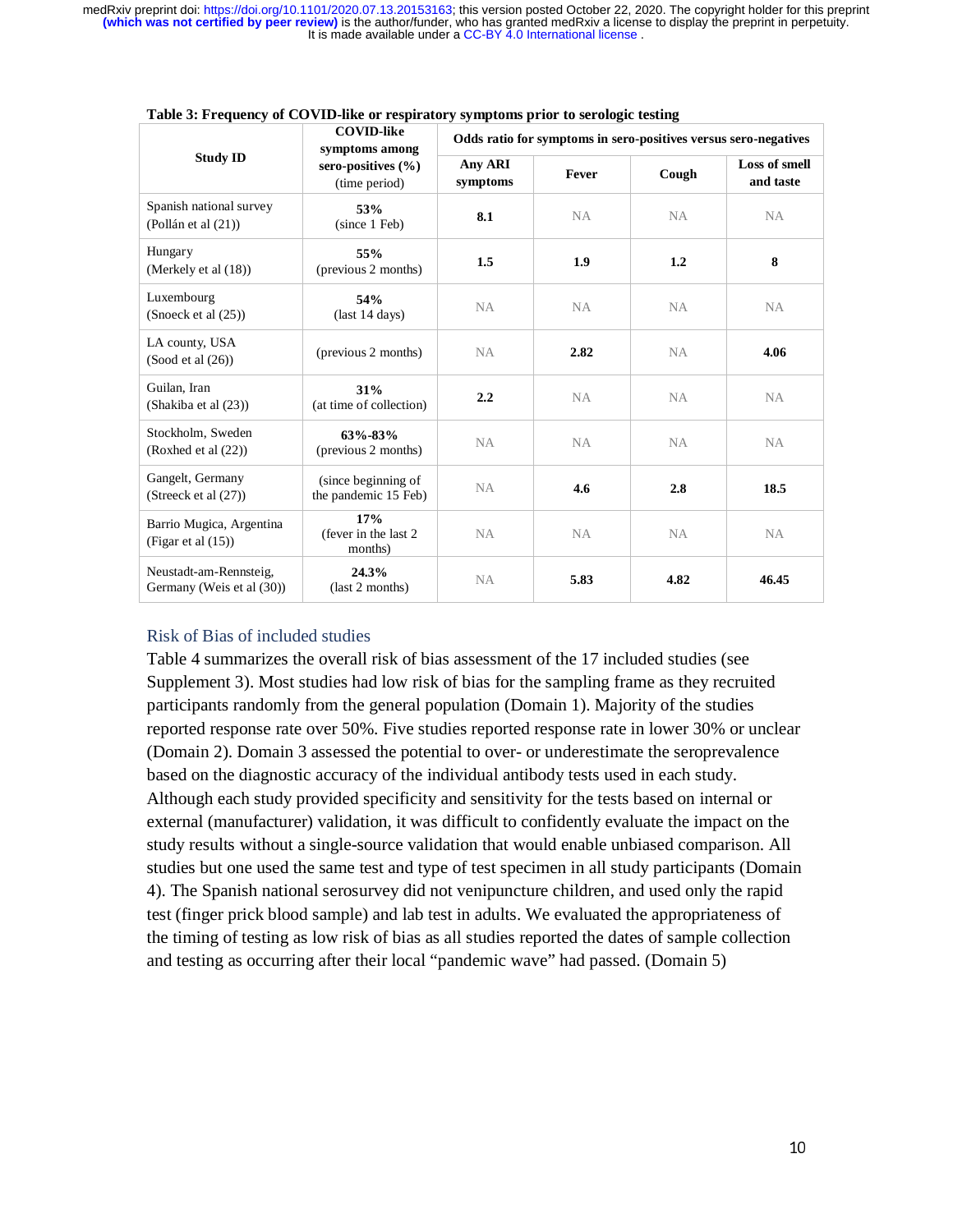| Risk of bias<br>assessment<br><i>questions</i><br><b>Included</b><br>studies čanthori | 1. Was the sampling<br>frame a true er close<br>resements that of the<br>target population? | 2. Was the Hollband of<br>non-respectse blue d.e.<br>distrit get testes); amount<br>the sungling frame<br>durched for testings<br>maladina 17 | 3. Is the diamentic test<br>used likely to correctly<br>classify all past<br>infections in the turget<br>(of risk) papulation? | 4. Was the same<br>diamastic ust used for<br>all subjects. | 5. Was the period of<br>testing appropriate? |
|---------------------------------------------------------------------------------------|---------------------------------------------------------------------------------------------|-----------------------------------------------------------------------------------------------------------------------------------------------|--------------------------------------------------------------------------------------------------------------------------------|------------------------------------------------------------|----------------------------------------------|
| Spanish national sero-survey                                                          | ☺                                                                                           | O                                                                                                                                             |                                                                                                                                | e                                                          | ☺                                            |
| Brazilian nationwide survey (Hallal)                                                  | Θ                                                                                           | Θ                                                                                                                                             | e                                                                                                                              | G                                                          | Θ                                            |
| Hungary (Merkely)                                                                     | ⊖                                                                                           | ⊕                                                                                                                                             | œ                                                                                                                              | G                                                          | Q                                            |
| Luxembourg (Snorck)                                                                   | ⊜                                                                                           | Θ                                                                                                                                             | e                                                                                                                              | G                                                          | G                                            |
| Rio Grande du Sul, Brazil (Silviera)                                                  | ⊝                                                                                           | Θ                                                                                                                                             | Θ                                                                                                                              | G                                                          | Θ                                            |
| Farce island, Demmark (Petersen)                                                      | ☺                                                                                           | ⊕                                                                                                                                             | e                                                                                                                              | G                                                          | ⊕                                            |
| LA counts, USA (Sood)                                                                 | ☺                                                                                           | 0                                                                                                                                             | Q                                                                                                                              | g                                                          | ⊖                                            |
| Jersey Island, Channel Islands                                                        | ତ                                                                                           | 0                                                                                                                                             | e                                                                                                                              | G                                                          | G                                            |
| Guilan, Iran (Shakiba)                                                                | ⊖                                                                                           | Θ                                                                                                                                             | e                                                                                                                              | g                                                          | ౚ                                            |
| Reykjavik, Iceland (Gudbjætsson)                                                      | €                                                                                           | Θ                                                                                                                                             | Θ                                                                                                                              | g                                                          | g                                            |
| Geneva, Switzerland (Stringhini)                                                      | ⊜                                                                                           | o                                                                                                                                             | æ                                                                                                                              | g                                                          | g                                            |
| Stuckholm, Sweden (Roxhes)                                                            | Θ                                                                                           | Θ                                                                                                                                             | Ω                                                                                                                              | g                                                          | g                                            |
| Five university hospital districts, Finland                                           | ⊖                                                                                           | 0                                                                                                                                             | e                                                                                                                              | G                                                          | g                                            |
| Genecht Germany (Streeck)                                                             | ☺                                                                                           | Θ                                                                                                                                             | e                                                                                                                              | G                                                          | O                                            |
| Barrio Mngica, Argentina (Figar)                                                      | ⊖                                                                                           | Θ                                                                                                                                             | ഒ                                                                                                                              | G                                                          | ☺                                            |
| Utsonomiya, Japan (Nawa)                                                              | ⊖                                                                                           | ο                                                                                                                                             | n                                                                                                                              | G                                                          | a                                            |
| Nenstadt-ans-Renasteig, Germany (Wels)                                                | ⊖                                                                                           | o                                                                                                                                             |                                                                                                                                | G                                                          | ଲ                                            |

**Table 4. Risk of bias in 14 included studies.** Green smiley face denotes low risk of bias; yellow straight face – moderate or unclear risk; and red sad face - high risk of bias.

# **Discussion**

The seroprevalence rates in eight studies ranged between 1%-10%, with 5 studies under 1%, and 4 studies over 10% - notably hard-hit regions of Gangelt, Germany, Northwest Iran, the Barrio Mugica slum of Buenos Aires, Argentina, and Stockholm, Sweden. For all but two studies, the seroprevalence estimate was higher than the cumulative reported case incidence, by a factor between 1.5 to 717 times higher. However, the seroprevalence estimates were generally much closer to the cumulative incidence imputed from deaths. Finally, we noted that many of the seropositive cases had either typical or atypical symptoms.

The difference between seroprevalence and cumulative reported incidence might be explained by three components: (i) asymptomatic cases (ii) atypical or pauci-symptomatic cases, or (iii) the lack of access to, and uptake, of testing in different regions and countries. The asymptomatic proportion found in studies of quarantine is around 16%, and so would only explain a small proportion of the difference. The reports of symptoms suggest that atypical symptoms, such as anosmia, and as well as fever and cough were common in the seropositive but undetected cases. We further examined the difference between seroprevalence and cumulative incidence by using a cumulative incidence imputed from the COVID-19 death rates. A notable example is the study in North-West Iran where the apparent case fatality rate is amongst the highest in the world, and there is also some evidence of under reporting of COVID-19 deaths based on the comparison of excess deaths.

Strengths of this review lie in the thorough search for published and unpublished literature, strict inclusion criteria, and critical appraisal potential studies. However, there are several limitations. First, while we excluded several studies because of their volunteer and/or responder bias, several of the included studies still had significant degrees of non-response.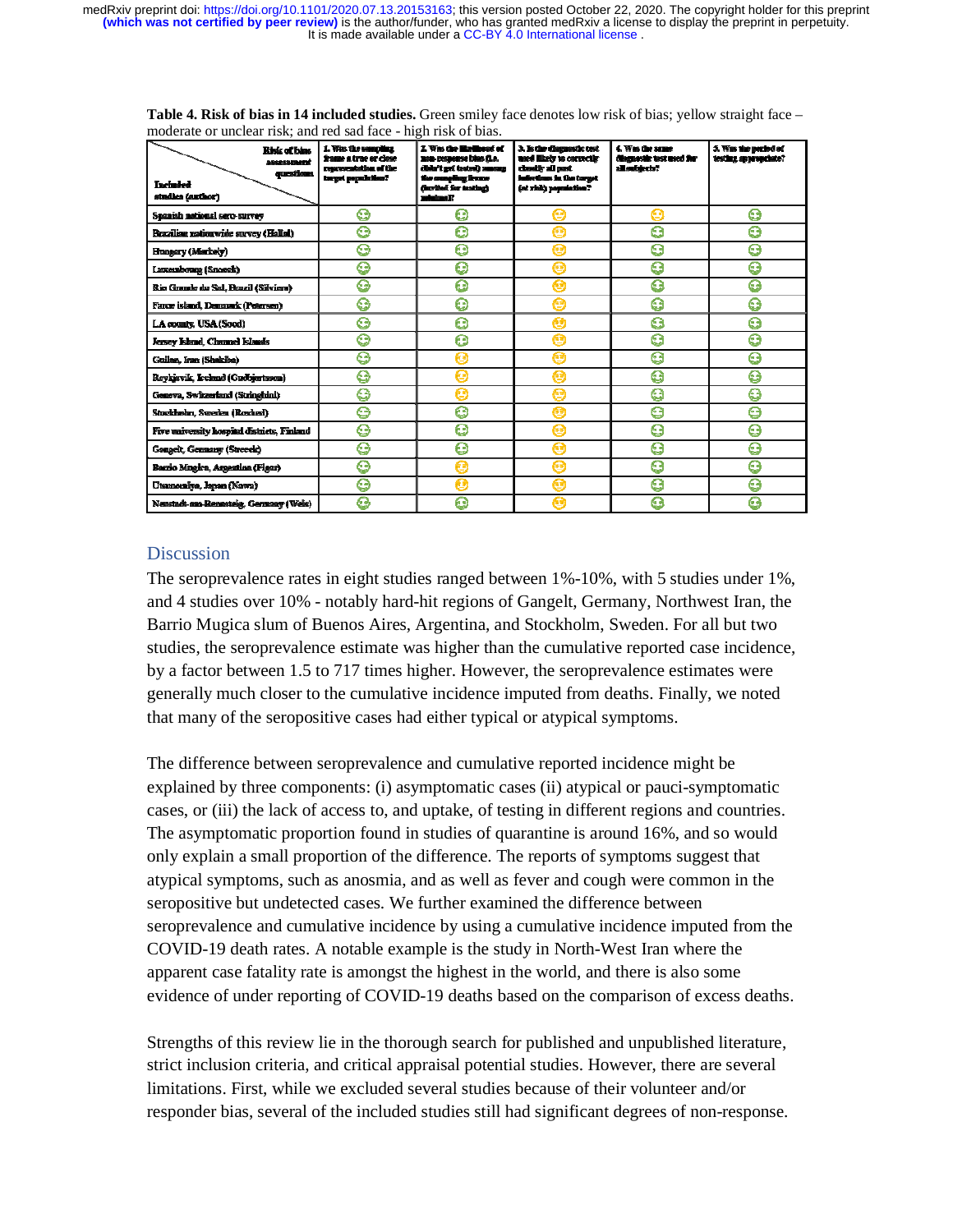Second, the accuracy of the serological tests used was often unclear. A particular concern was the specificity and possibility of false positive results in lower prevalence settings leading to potential overestimation of seroprevalence.(7) For example, a specificity of 98% implies a 2% false positive rate even in populations with few past infections. Third, to impute cumulative case incidence we assumed a "true" case fatality rate of 1% for all populations(12) and did not allow for any lag-time in using the mortality data. Finally, the inadequate reporting of many studies, particularly the preprints, made the task of data extraction difficult. Many authors did not respond to data-related questions emailed to the corresponding author.

There has been a couple of previous reviews of seroprevalence studies, but these focused on using the studies to infer the infection fatality rate.(33, 34) We excluded some of the primary studies they included because of the poor sampling methods, with high risk of bias from the involvement of volunteers or low response rates. However, both reviews also demonstrated a substantial variation in the seroprevalence rates but with an even greater range than our review because of the inclusion of studies with high risk of bias. The estimated underascertainment of infections based on seroprevalence was 6 to 24 times the number of cumulative reported cases in a study from the United States (35), most of the areas they investigated had an estimated infection rates at least 10 times greater than the reported cases, which was similar to our findings.

The results of this review have several implications for policy and practice. First, in all studies the estimated seroprevalences falls well short of that required for herd immunity suggesting that herd immunity is unlikely to be achieved without mass vaccinations. Second, studies in regions with relatively thorough symptom-based testing and detection show only a modest gap between the seroprevalence and the case cumulative incidence, suggesting that much of the gap between reported cases and seroprevalence is likely to be due to undetected symptomatic cases. Third, the short serial interval, days 3 to 5, post-exposure enables the exposed person to become a source of transmission prior to developing symptoms.(36) Estimating cumulative cases on test-and-trace approaches that test only symptomatic contacts will underestimates of community seroprevalence. Fourth, the variation and incompleteness of methods used by the studies points to the need for better standardisation, design, and reporting of seroprevalence studies, including the need for better questioning and reporting of subjects, prior history of RT-PCR testing, and history of symptoms.

Routine testing for an immune response to COVID-19 in recovered patients allows not only evaluation of the transmissibility of infection in general and specific populations, but would provide improved estimations of attack rates and infection fatality rates, estimates of possible immunity and evidence of reinfection.(37-39) The detection of antibodies established from the studies we analysed does not infer herd immunity levels in their populations. SARS-CoV-2 shares 79.6% sequence identity to SARS-CoV (40), and the peak level of IgG/neutralising antibodies in recovered SARS-CoV patients occurred at 4-6 months before declining.(41) However, 88%-89% of recovered SARS-CoV-2 patients retained detectable IgG for 1-2 years(2, 41) and by the fourth year 50% to 74% had detectable IgG antibodies.(41, 42)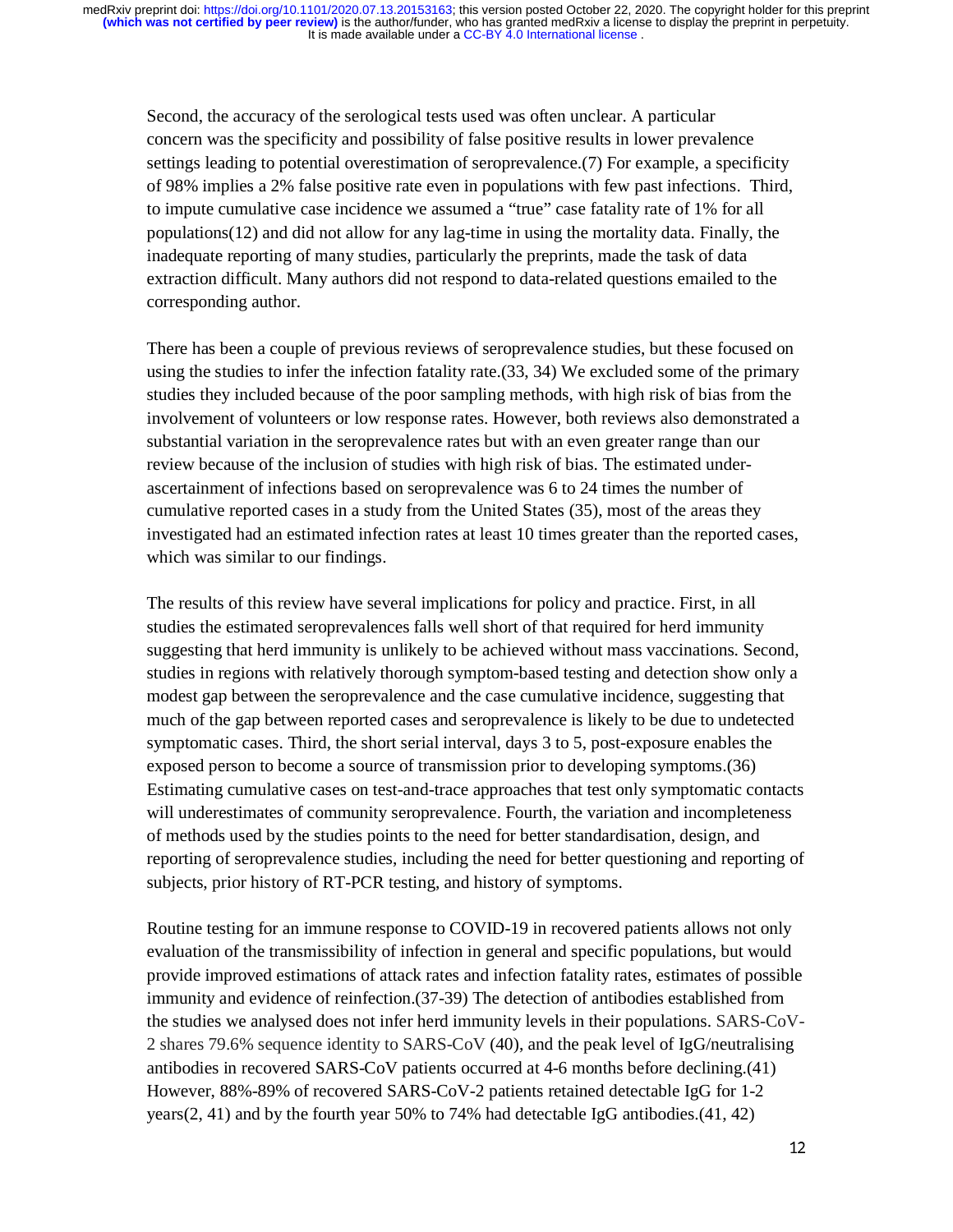Knowing the duration of immunity could inform strategic public health approaches until a vaccine is available. Accurate estimates of immunity will not only require repeat antibody testing among the population, but also establishing the association between a positive antibody response and protective immunity against the disease. The current unknown duration of IgG response and its association with disease immunity also raises questions about the validity of an "immunity passport", especially past a probable peak at 4-6 months post infection.(41, 42)

Findings of this review should help inform policy globally, but also trigger improved research methods and better reporting of any future studies on seroprevalence. When there is a large gap between seroprevalence estimates and incidence rates, strategies to extend case finding and testing needs to be implemented. Evidence-based and targeted public health measures informed by accurate real-world data will help us successfully navigate the uncertain dynamics of this new pandemic.

**Authors' contributions**: PG conceived the study and co-designed with OB. JC led the literature searches including backward and forward citation analysis. OB and CCD conducted the parallel title, abstract and full text screening, and risk of bias assessment. OB, CCD, PG, KB, DPR did data extractions, analysis, and summary figures and tables. MLM provided expertise in interpretation of the findings and drafting of the manuscript. All authors contributed to resolving disagreements throughout the study conduct and to writing of the manuscript.

**Conflict of interest**: All authors have completed the ICMJE disclosure form. Prof Mary-Louise McLaws is a member of World Health Organization (WHO) Health Emergencies Program Experts Advisory Panel for Infection Prevention and Control (IPC) Preparedness, Readiness and Response to COVID-19 and WHO IPC Guidance Development Group for COVID-19.

**Funding**: OB is supported by NHMRC Grant APP1106452. PG is supported by NHMRC Australian Fellowship grant 1080042. CCD is supported by NHMRC Fellowship grant 1123733. KB is supported by NHMRC Investigator grant 1174523. There was no funding source for this study.

**Acknowledgment**: We thank the authors of eligible manuscripts for their replies to our queries.

**Data availability statement**: The data underlying this article are available in the article and its online supplementary files.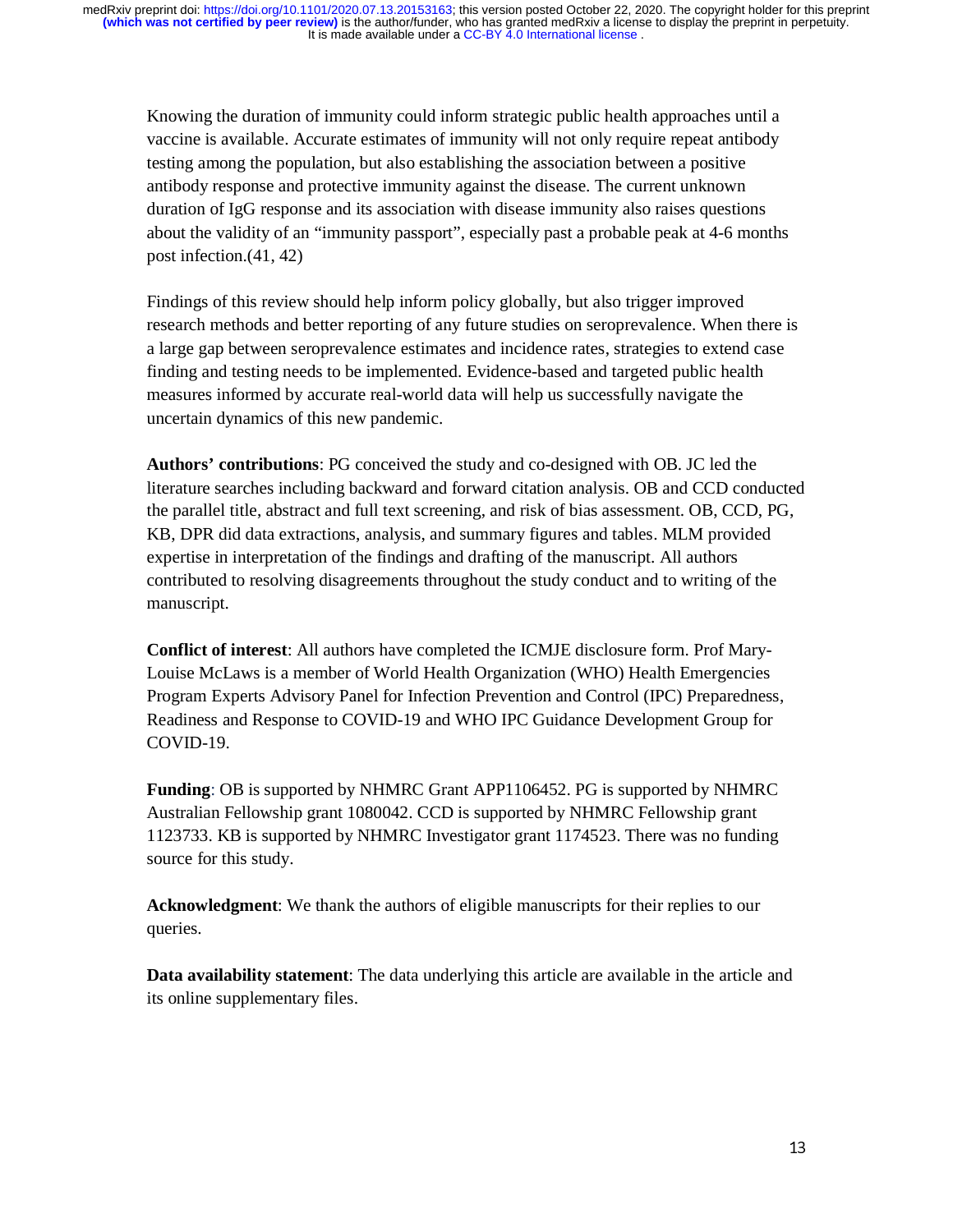# References

1. World Health Organization. WHO Coronavirus Disease (COVID-19) Dashboard 2020 [Available from: https://covid19.who.int/.

2. Wu J, Liu J, Li S, Peng Z, Xiao Z, Wang X, et al. Detection and analysis of nucleic acid in various biological samples of COVID-19 patients. Travel Medicine and Infectious Disease. 2020:101673.

3. Byambasuren O, Cardona M, Bell K, Clark J, McLaws M-L, Glasziou P. Estimating the extent of asymptomatic COVID-19 and its potential for community transmission: systematic review and meta-analysis. medRxiv. 2020:2020.05.10.20097543.

4. Centers for Disease Control and Prevention. Commercial Laboratory Seroprevalence Survey Data 2020 [Available from: https://www.cdc.gov/coronavirus/2019-ncov/casesupdates/commercial-lab-surveys.html.

5. Sanche S, Lin YT, Xu C, Romero-Severson E, Hengartner N, Ke R. High Contagiousness and Rapid Spread of Severe Acute Respiratory Syndrome Coronavirus 2. Emerging Infectious Disease journal. 2020;26(7):1470.

6. Long QX, Liu BZ, Deng HJ, Wu GC, Deng K, Chen YK, et al. Antibody responses to SARS-CoV-2 in patients with COVID-19. Nat Med. 2020;26(6):845-8.

7. Deeks JJ, Dinnes J, Takwoingi Y, Davenport C, Spijker R, Taylor-Phillips S, et al. Antibody tests for identification of current and past infection with  $SARS \Box \text{COV} \Box 2$ . Cochrane Database of Systematic Reviews. 2020(6).

8. Lisboa Bastos M, Tavaziva G, Abidi SK, Campbell JR, Haraoui L-P, Johnston JC, et al. Diagnostic accuracy of serological tests for covid-19: systematic review and metaanalysis. BMJ. 2020;370:m2516.

9. Long Q-X, Tang X-J, Shi Q-L, Li Q, Deng H-J, Yuan J, et al. Clinical and immunological assessment of asymptomatic SARS-CoV-2 infections. Nature Medicine. 2020.

10. Clark J, Glasziou P, Del Mar C, Bannach-Brown A, Stehlik P, Scott AM. A full systematic review was completed in 2 weeks using automation tools: a case study. J Clin Epidemiol. 2020;121:81-90.

11. Clark JM, Sanders S, Carter M, Honeyman D, Cleo G, Auld Y, et al. Improving the translation of search strategies using the Polyglot Search Translator: a randomized controlled trial. J Med Libr Assoc. 2020;108(2):195-207.

12. Khan S. The true case fatality of COVID-19: An analytical solution. medRxiv. 2020:2020.05.17.20104554.

13. Hoy D, Brooks P, Woolf A, Blyth F, March L, Bain C, et al. Assessing risk of bias in prevalence studies: modification of an existing tool and evidence of interrater agreement. J Clin Epidemiol. 2012;65(9):934-9.

14. Whiting PF, Rutjes AW, Westwood ME, Mallett S, Deeks JJ, Reitsma JB, et al. QUADAS-2: a revised tool for the quality assessment of diagnostic accuracy studies. Ann Intern Med. 2011;155(8):529-36.

15. Figar S, Pagotto V, Luna L, Salto J, Wagner Manslau M, Mistchenko A, et al. Community-level SARS-CoV-2 Seroprevalence Survey in urban slum dwellers of Buenos Aires City, Argentina: a participatory research. medRxiv; 2020.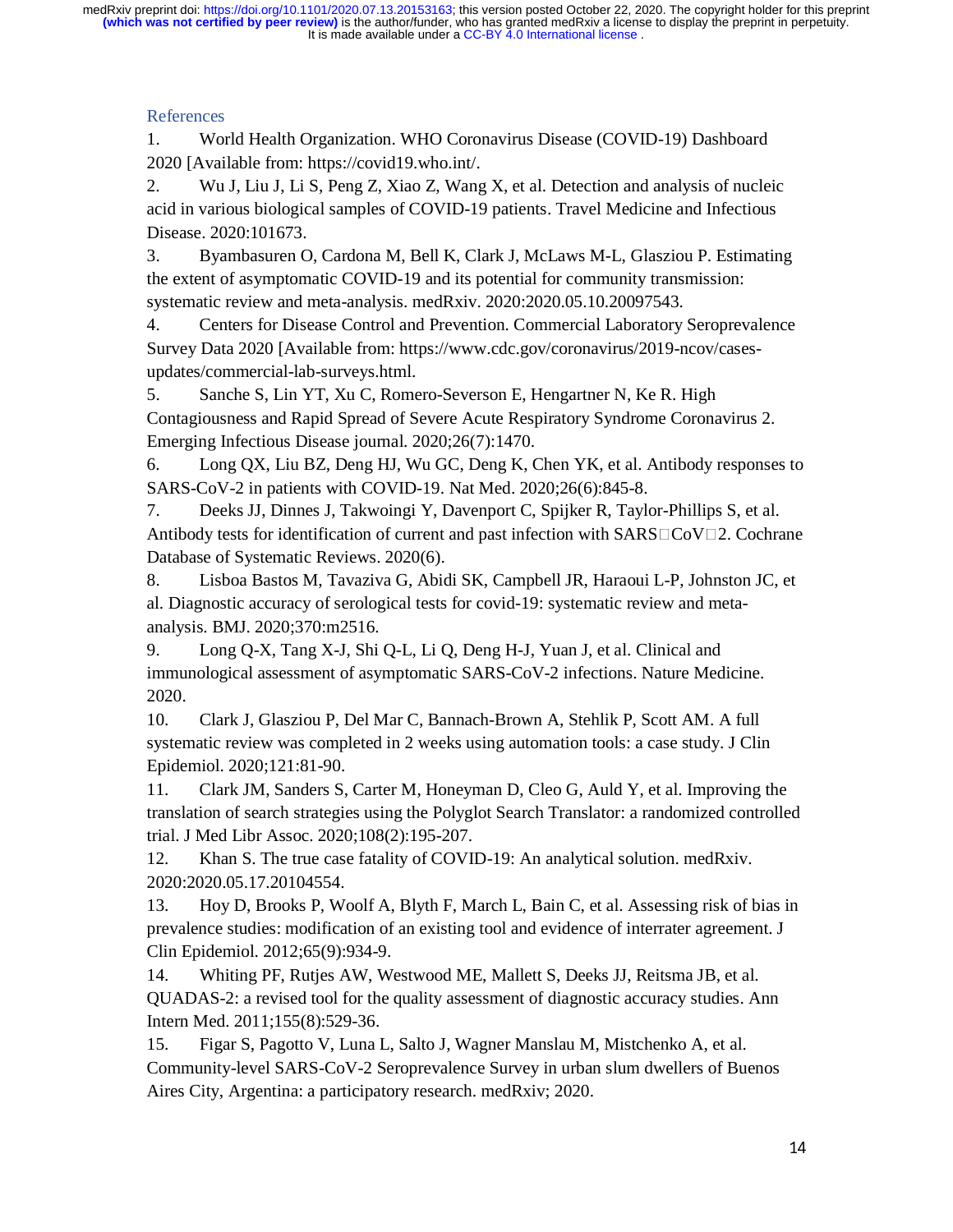16. Gudbjartsson DF, Norddahl GL, Melsted P, Gunnarsdottir K, Holm H, Eythorsson E, et al. Humoral Immune Response to SARS-CoV-2 in Iceland. New England Journal of Medicine. 2020.

17. Hallal P, Hartwig F, Horta B, Victora GD, Silveira M, Struchiner C, et al. Remarkable variability in SARS-CoV-2 antibodies across Brazilian regions: nationwide serological household survey in 27 states. medRxiv. 2020:2020.05.30.20117531.

18. Merkely B, Szabó AJ, Kosztin A, Berényi E, Sebestyén A, Lengyel C, et al. Novel coronavirus epidemic in the Hungarian population, a cross-sectional nationwide survey to support the exit policy in Hungary. Geroscience. 2020;42(4):1063-74.

19. Nawa N, Kuramochi J, Sonoda S, Yamaoka Y, Nukui Y, Miyazaki Y, et al. Seroprevalence of SARS-CoV-2 IgG Antibodies in Utsunomiya City, Greater Tokyo, after first pandemic in 2020 (U-CORONA): a household- and population-based study. medRxiv; 2020.

20. Petersen MS, Strøm M, Christiansen DH, Fjallsbak JP, Eliasen EH, Johansen M, et al. Seroprevalence of SARS-CoV-2-Specific Antibodies, Faroe Islands. Emerg Infect Dis. 2020;26(11).

21. Pollán M, Pérez-Gómez B, Pastor-Barriuso R, Oteo J, Hernán MA, Pérez-Olmeda M, et al. Prevalence of SARS-CoV-2 in Spain (ENE-COVID): a nationwide, population-based seroepidemiological study. The Lancet.

22. Roxhed N, Bendes A, Dale M, Mattsson C, Hanke L, Dodig-Crnkovic T, et al. A translational multiplex serology approach to profile the prevalence of anti-SARS-CoV-2 antibodies in home-sampled blood. medRxiv; 2020.

23. Shakiba M, Hashemi Nazari SS, Mehrabian F, Rezvani SM, Ghasempour Z, Heidarzadeh A. Seroprevalence of COVID-19 virus infection in Guilan province, Iran. medRxiv; 2020.

24. Silveira MF, Barros AJD, Horta BL, Pellanda LC, Victora GD, Dellagostin OA, et al. Population-based surveys of antibodies against SARS-CoV-2 in Southern Brazil. Nat Med. 2020;26(8):1196-9.

25. Snoeck C, Vaillant M, Abdelrahman T, Satagopam V, Turner J, Beaumont K, et al. Prevalence of SARS-CoV-2 infection in the Luxembourgish population: the CON-VINCE study. medRxiv; 2020.

26. Sood N, Simon P, Ebner P, Eichner D, Reynolds J, Bendavid E, et al. Seroprevalence of SARS-CoV-2-Specific Antibodies Among Adults in Los Angeles County, California, on April 10-11, 2020. JAMA. 2020.

27. Streeck H, Schulte B, Kuemmerer B, Richter E, Hoeller T, Fuhrmann C, et al. Infection fatality rate of SARS-CoV-2 infection in a German community with a superspreading event. medRxiv; 2020.

28. Stringhini S, Wisniak A, Piumatti G, Azman AS, Lauer SA, Baysson H, et al. Seroprevalence of anti-SARS-CoV-2 IgG antibodies in Geneva, Switzerland (SEROCoV-POP): a population-based study. The Lancet.

29. The Government of Jersey. SARS-CoV-2: Prevalence of antibodies in Jersey. Jersey, UK; 2020.